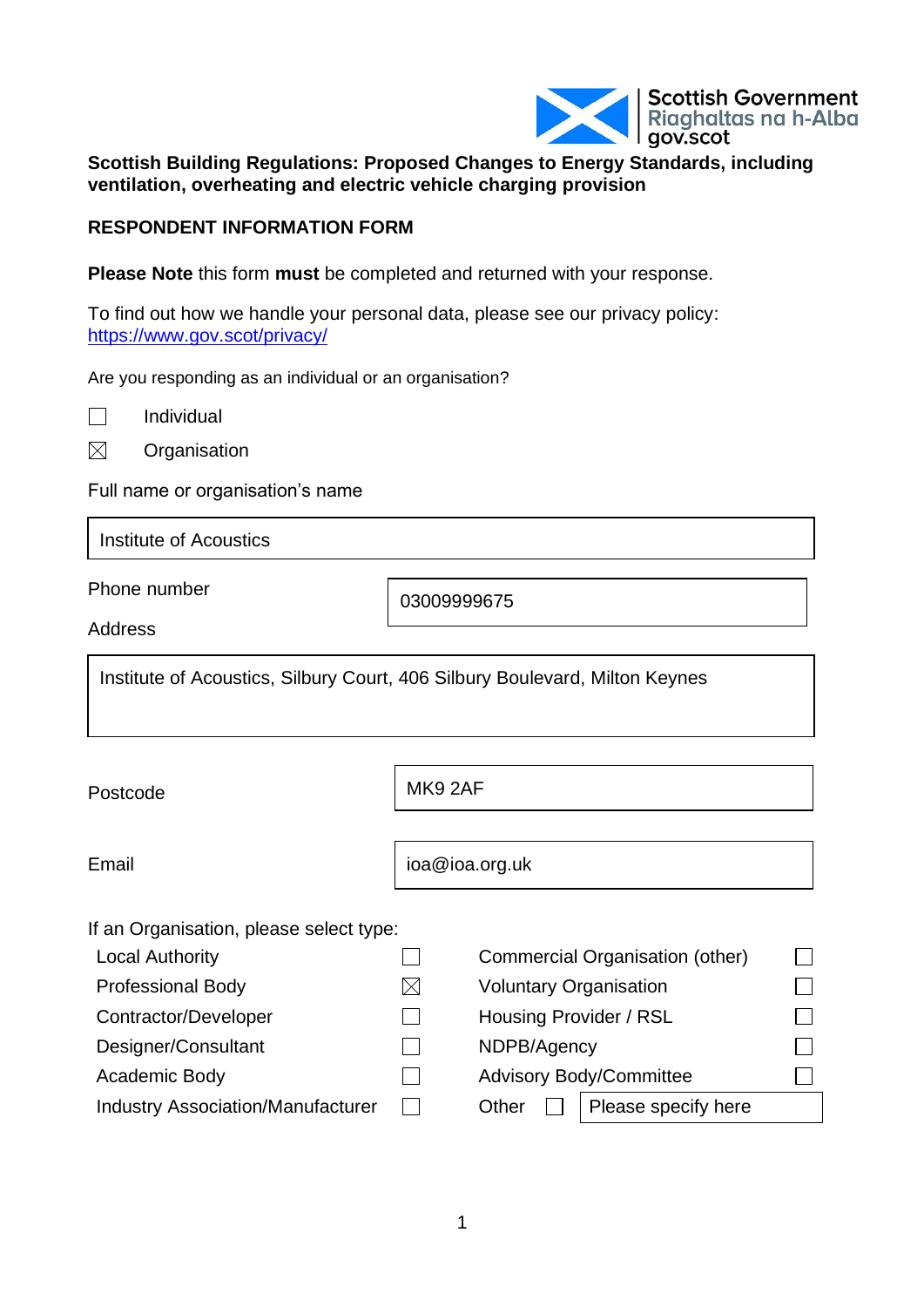| The Scottish Government would like your<br>permission to publish your consultation<br>response. Please indicate your publishing<br>preference: |                                         | Information for organisations:<br>The option 'Publish response only<br>(without name)' is available for individual<br>respondents only. If this option is<br>selected, the organisation name will still |  |
|------------------------------------------------------------------------------------------------------------------------------------------------|-----------------------------------------|---------------------------------------------------------------------------------------------------------------------------------------------------------------------------------------------------------|--|
| $\boxtimes$                                                                                                                                    | Publish response with name              | be published.                                                                                                                                                                                           |  |
|                                                                                                                                                | Publish response only (without<br>name) | If you choose the option 'Do not publish<br>response', your organisation name may<br>still be listed as having responded to the                                                                         |  |
|                                                                                                                                                | Do not publish response                 | consultation in, for example, the analysis<br>report.                                                                                                                                                   |  |

We will share your response internally with other Scottish Government policy teams who may be addressing the issues you discuss. They may wish to contact you again in the future, but we require your permission to do so. Are you content for Scottish Government to contact you again in relation to this consultation exercise?

| u<br>⊸ |
|--------|
|        |

 $\Box$ No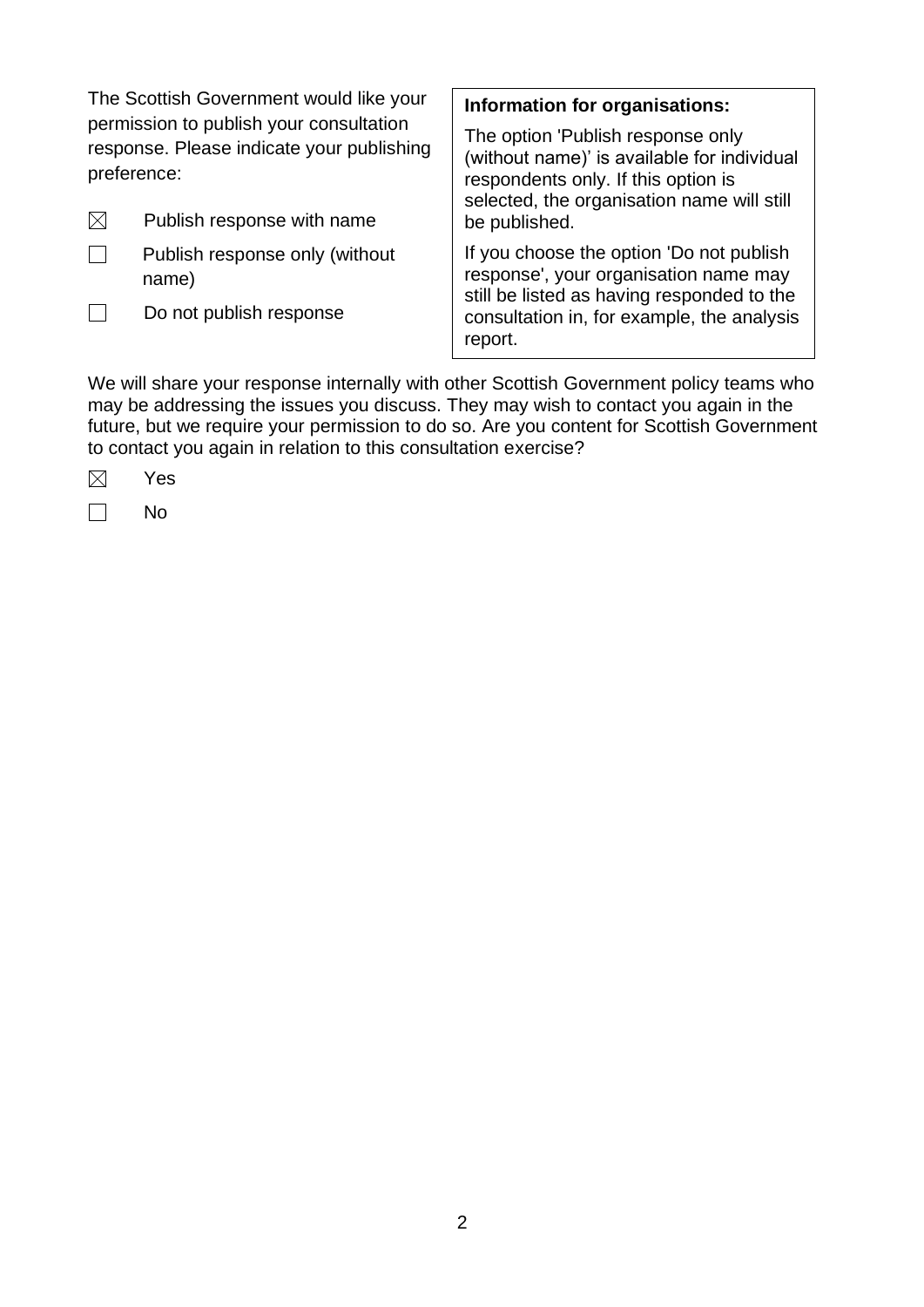# **Consultation Questions**

Consultees are encouraged to submit their views in electronic format via [https://consult.gov.scot/local-government-and-communities/building-regulations-energy](https://consult.gov.scot/local-government-and-communities/building-regulations-energy-standards-review/)[standards-review/](https://consult.gov.scot/local-government-and-communities/building-regulations-energy-standards-review/) .

If you are unable to complete the consultation online, please feel free to provide your views and comments on this form and return the completed document to: [buildingstandards@gov.scot.](mailto:buildingstandards@gov.scot) Alternatively, your response may be completed and posted

to:

2021 Energy Consultation Building Standards Division Denholm House Almondvale Business Park **Livingston** EH54 6GA

# **Part 2 – Energy, new buildings**

## **Question 1 –**

Do you support the extension of standard 6.1 to introduce an energy target in addition to the current emissions target? If yes, do you have a view on the metric applied – primary or delivered energy?

Yes, a primary energy target  $\Box$ 

 $No \square$ 

Please provide a summary of the reason for your view below.

Not applicable

## **Question 2 –**

What level of uplift to the 2015 standard for new dwellings do you consider should be introduced as an outcome of this review?

| Option 1: 'Improved' standard (32% emissions reduction) |  | $\Box$ |
|---------------------------------------------------------|--|--------|
| Option 2: 'Advanced' standard (57% emissions reduction) |  | $\Box$ |
| Another level of uplift                                 |  |        |
| Please provide a summary of the reason for your view.   |  |        |
| Not applicable                                          |  |        |

3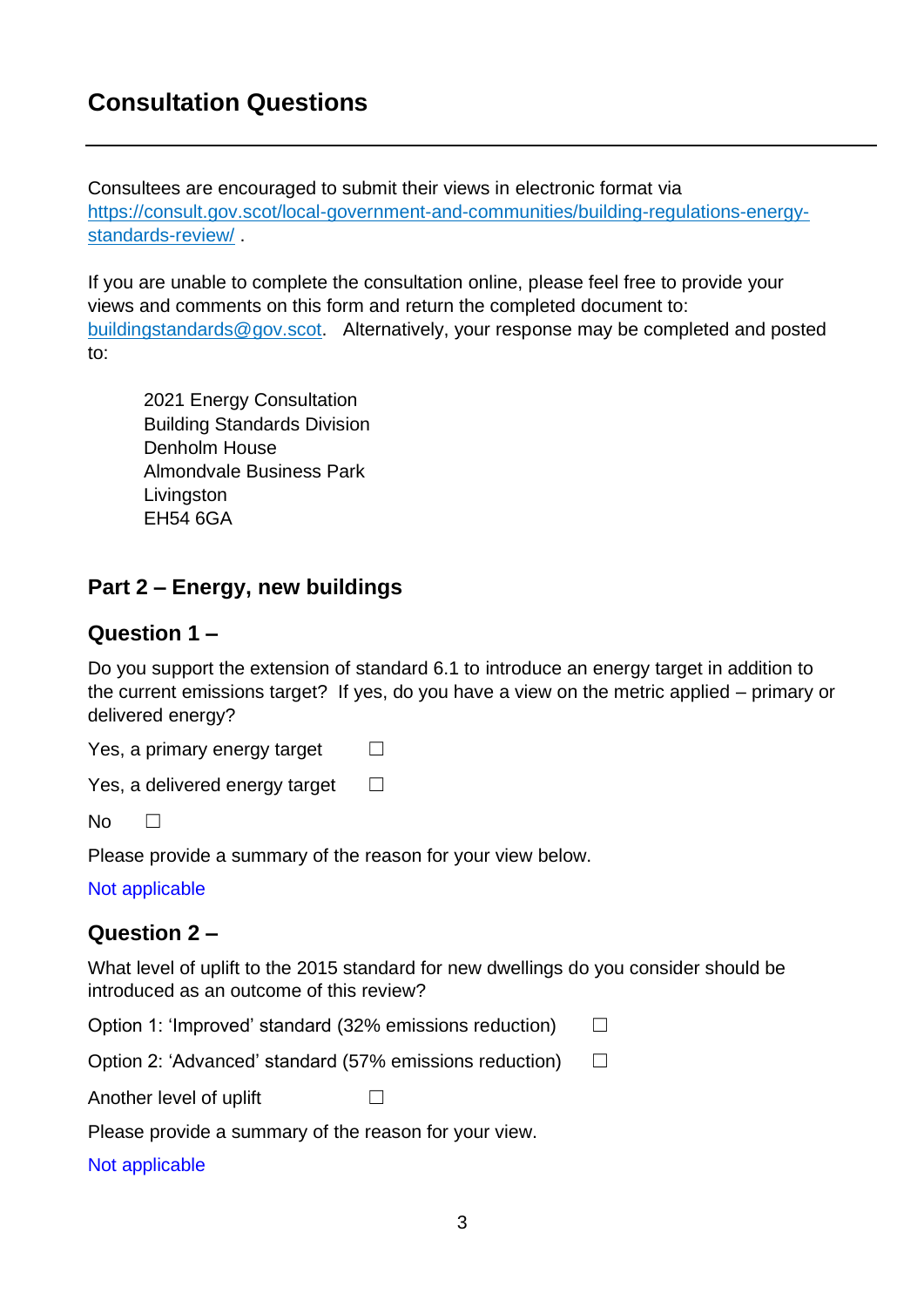# **Question 3 –**

What level of uplift to the 2015 standard for new non-domestic buildings do you consider should be introduced as an outcome of this review?

Option 1: 'Medium' standard (16% emissions reduction)  $\Box$ 

Option 2: 'High' standard (25% emissions reduction)  $\Box$ 

Another level of uplift  $\Box$ 

Please provide a summary of the reason for your view.

### Not applicable

# **Question 4 –**

Do you have any comments or concerns on the values identified for the elements which make up the Domestic notional building specification for either option, e.g. in terms of their viability/level of challenge?

Yes <del>□</del>

 $No \square$ 

If yes, please provide your comments.

### Not applicable

# **Question 5 –**

Do you have any comments or concerns on the values identified for the elements which make up the Non-domestic notional building specification for either option, e.g. in terms of their viability/level of challenge?

Yes □

 $No \qquad \Box$ 

If yes, please provide your comments.

Not applicable

## **Question 6 –**

Do you have any comments on the simplified two-specification approach to defining the Domestic notional building from 2022?

Yes □

 $No \square$ 

If yes, please provide your comments.

Not applicable

## **Question 7 –**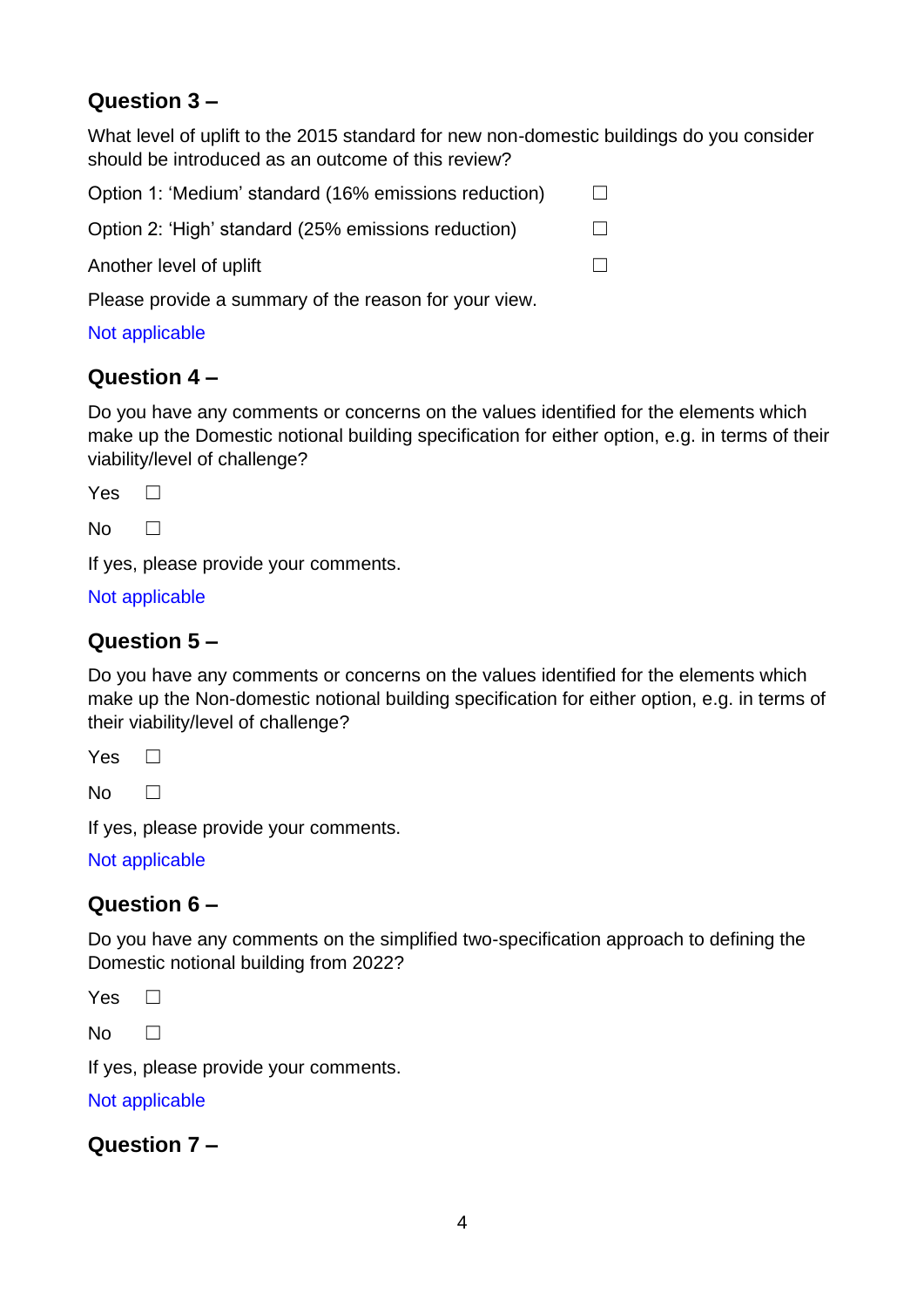Do you have any comments on the simplified two-specification approach to defining the Non-domestic notional building from 2022?

Yes <del>□</del>

 $No \square$ 

If yes, please provide your comments.

Not applicable

## **Question 8 –**

Do you have any comments on the proposal to separate and provide a more demandbased approach to assignment of domestic hot water heating within the Non-domestic notional building specification from 2022?

 $Yes \ \Box$ 

 $No$   $\Box$ 

If yes, please provide your comments.

Not applicable

## **Question 9 –**

Do you support this change in application of targets for supplied heat connections to new buildings, focussed on delivering a consistent high level of energy performance at a building level?

 $Yes \ \Box$ 

 $No \square$ 

Please provide a summary of the reason for your view.

#### Not applicable

## **Question 10 –**

Do you agree with the principle set out, that the benefit from on-site generation within the compliance calculation should be limited by a practical assessment of the extent that generated energy can be used onsite?

 $Yes \ \Box$ 

 $No \qquad \Box$ 

Please provide a summary of the reason for your view.

#### Not applicable

Are there any particular concerns you have over this approach, e.g. with regards particular technologies or solutions?

Click or tap here to enter text.

# **Question 11 –**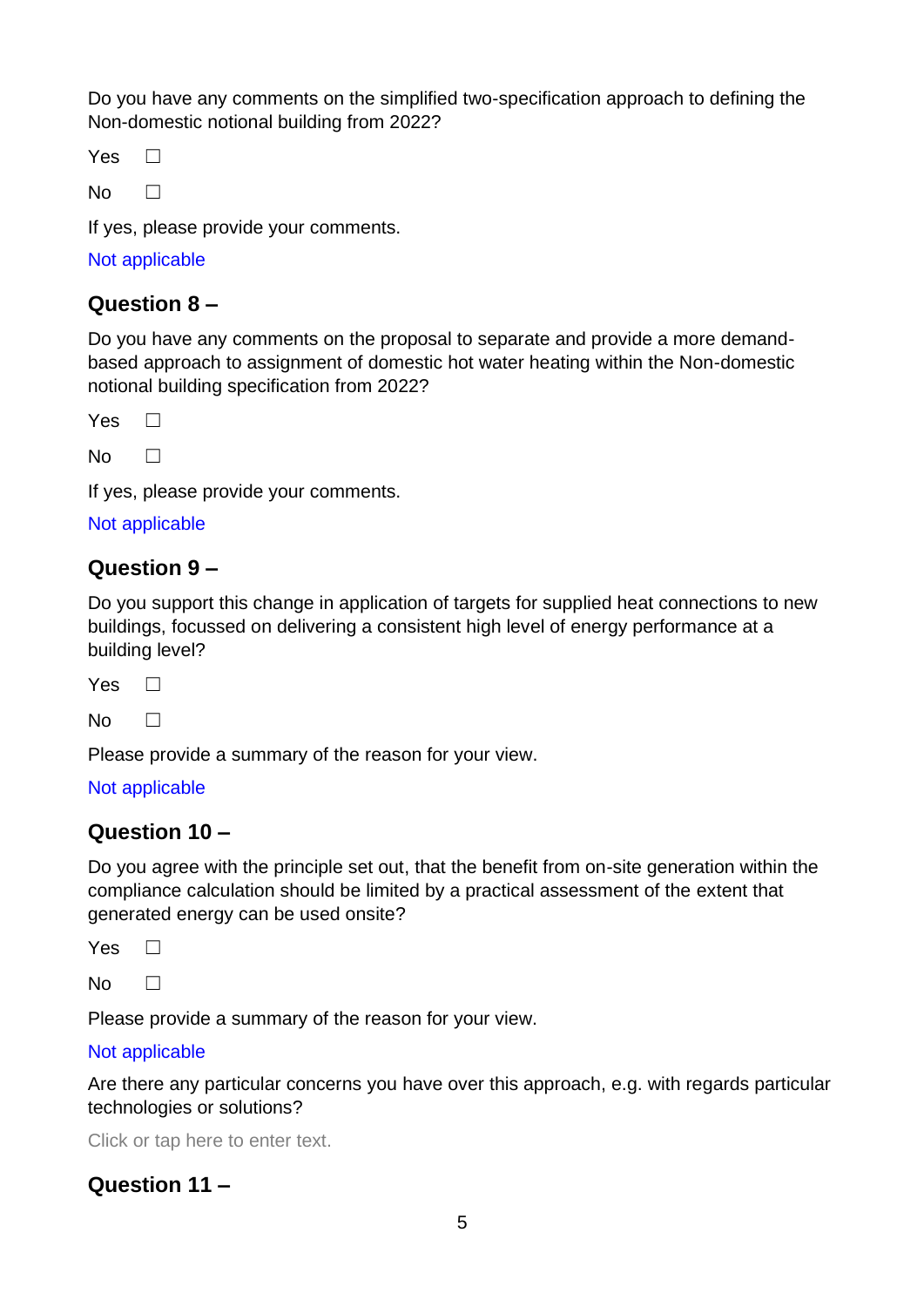Do you agree with the proposal that new buildings where heat demand is met only by 'zero direct emissions' sources should be exempt from the need for a calculation to demonstrate compliance with the Target Emissions Rate?

Yes <del>□</del>

 $No \qquad \Box$ 

Please provide a summary of the reason for your view.

Not applicable

### **Question 12 –**

Do you support the need for new buildings to be designed to enable simple future adaptation to use of a zero direct emissions heat source where one is not initially installed on construction. And for information setting out the work necessary for such change to be provided to the building owner?

Yes  $\boxtimes$ 

 $No \qquad \Box$ 

Please provide a summary of the reason for your view.

The information provided to the building owner should include that the new heat source may have noise associated with it which could have an impact on the occupiers of the building itself or on surrounding noise sensitive receptors. Furthermore, the information should state that it is the responsibility of the building owner to establish whether such a unit is permitted development under the MCS (microgeneration certification scheme) or whether planning and associated noise assessments are required.

Do you have any comments on the level of information needed to support such action in practice or on the extent to which alterations other than those at, or very close to, the heat generator can be justified?

Use of the MCS calculator tool as a minimum.

### **Question 13 –**

Do you support the retention of the current elemental approach to setting minimum standards for fabric performance in new dwellings, supported by the option to take an alternate approach via calculation of the total space heating demand for the dwelling (as described)?

Yes <del>□</del>

 $No \qquad \Box$ 

Please provide a summary of the reason for your view.

#### Not applicable

In the context of the proposed approach, If you have any comments on the maximum Uvalues proposed for elements of fabric, in relation to their level of challenge and achievability at a national level, please set them out below.

Not applicable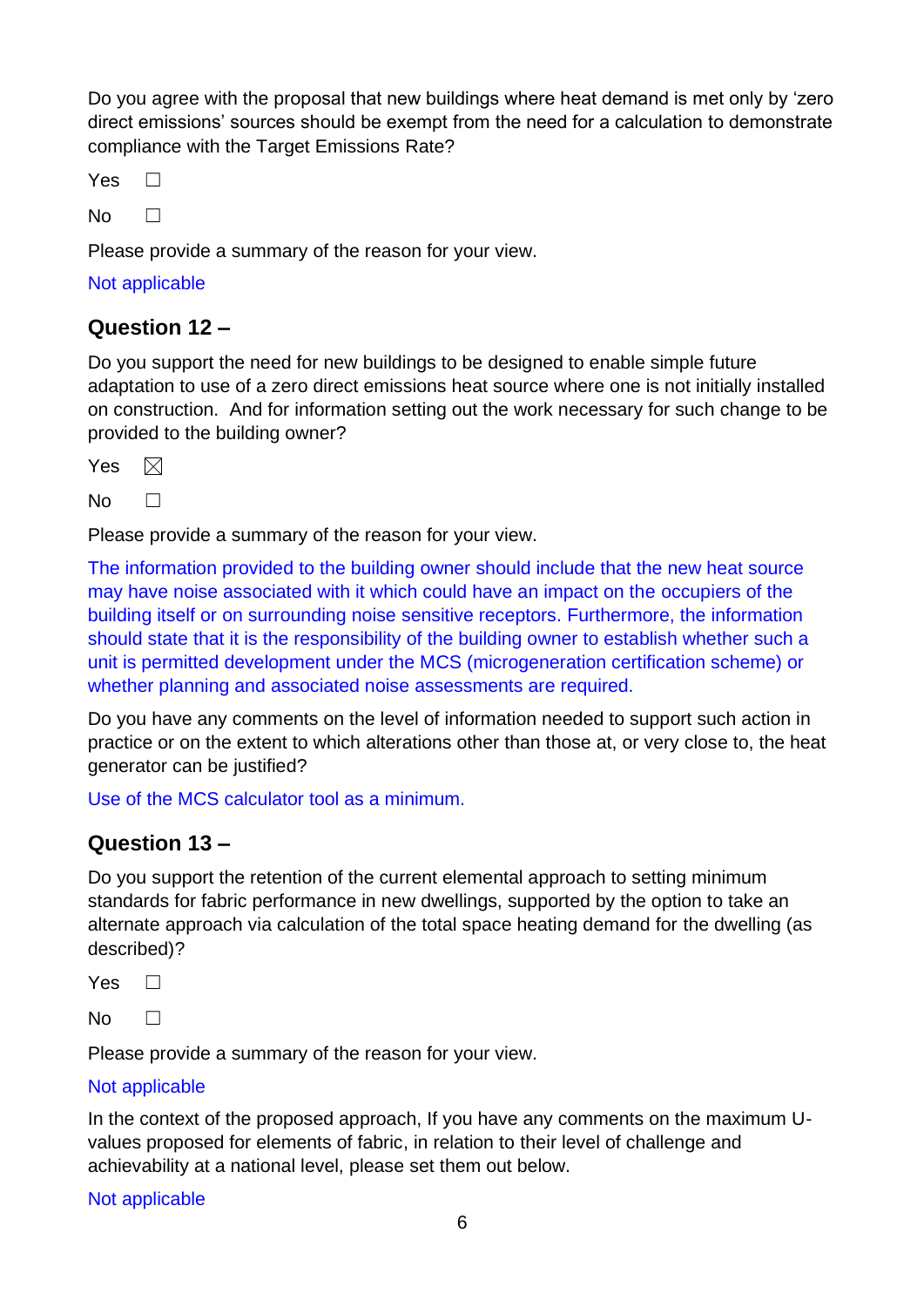# **Question 14 –**

Do you support the move to airtightness testing of all new dwellings, by registered members of an appropriate testing organisation?

Yes □

 $No$   $\Box$ 

Please provide a summary of the reason for your view.

Not applicable

# **Question 15 –**

Do you support the move to increased airtightness testing of all new non-domestic buildings, by registered members of an appropriate testing organisation?

Yes <del>□</del>

 $No \qquad \Box$ 

Please provide a summary of the reason for your view.

#### Not applicable

## **Question 16 –**

Do you support the adoption of CIBSE TM 23 as the basis for airtightness testing in Scotland?

Yes <del>□</del>

 $No \square$ 

Please provide a summary of the reason for your view.

#### Not applicable

### **Question 17 –**

Do you support the introduction of the pulse test method of airtightness testing as a further means to resting and reporting on the performance of new buildings?

 $Yes \Box$ 

 $No \qquad \Box$ 

Please provide a summary of the reason for your view.

Not applicable .

Are there any particular benefits, risks or limitations you would seek to identify?

Click or tap here to enter text.

# **Question 18 –**

Do you consider this amended provision provides an appropriate balance between:

• the requirement to improve building energy performance in new buildings;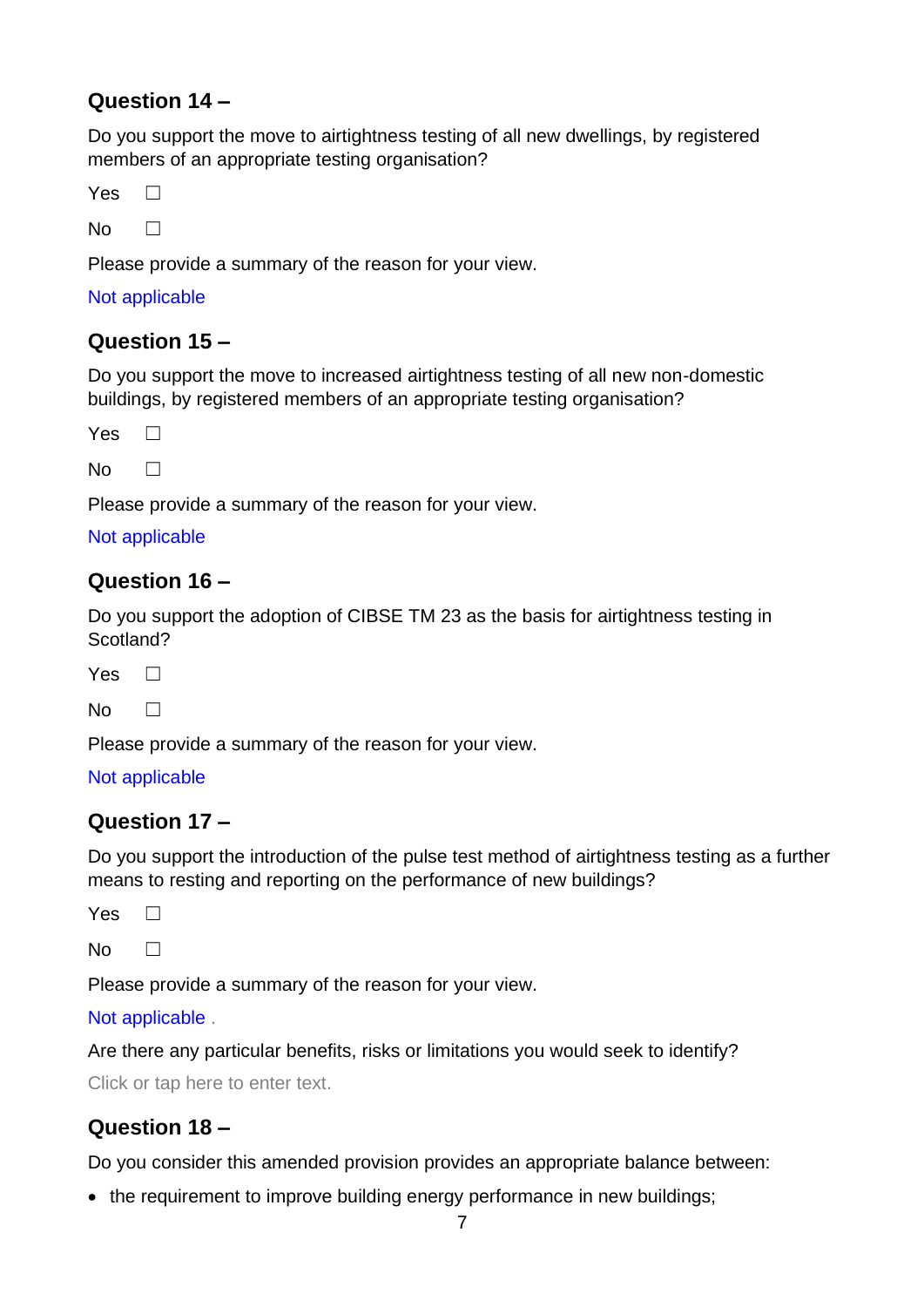- enabling the reuse of better performing modular elements; and
- enabling use of small units for short term use at short notice?

Yes <del>□</del>

 $No \qquad \Box$ 

Please provide a summary of the reason for your view.

Not applicable .

### **Question 19 –**

We welcome any other comments you wish to make on the proposed changes to the setting of performance targets for new buildings or the application of other amended provisions within Section 6 (energy) which apply to the delivery of new buildings.

Where practical, please with a reference to any particular issue in the context of the Domestic or Non-domestic Handbook (or both if applicable) and cite any standard or revised guidance clause relevant to the topic.

Click or tap here to enter text.

# **Part 3 – Energy, all buildings**

### **Question 20 –**

Do you agree with the proposed introduction of the term 'major renovation' as defined above as an additional means of identifying when aspects of building regulations shall be applied to an existing building?

Yes  $\boxtimes$ 

 $No \qquad \Box$ 

Please provide a summary of the reason for your view.

The use of the term 'major renovation' is used in legislation of the other UK administrations and should be adopted here.

## **Question 21 –**

Do you support the improvement in maximum U-values for elements of building fabric for Domestic buildings, as set out above?

 $Yes \ \Box$ 

 $No \square$ 

Please provide a summary of the reason for your view.

#### Not applicable

We would also welcome your views on the proposed simplification achieved by setting of a single set of values for all building work to new and existing buildings.

Click or tap here to enter text.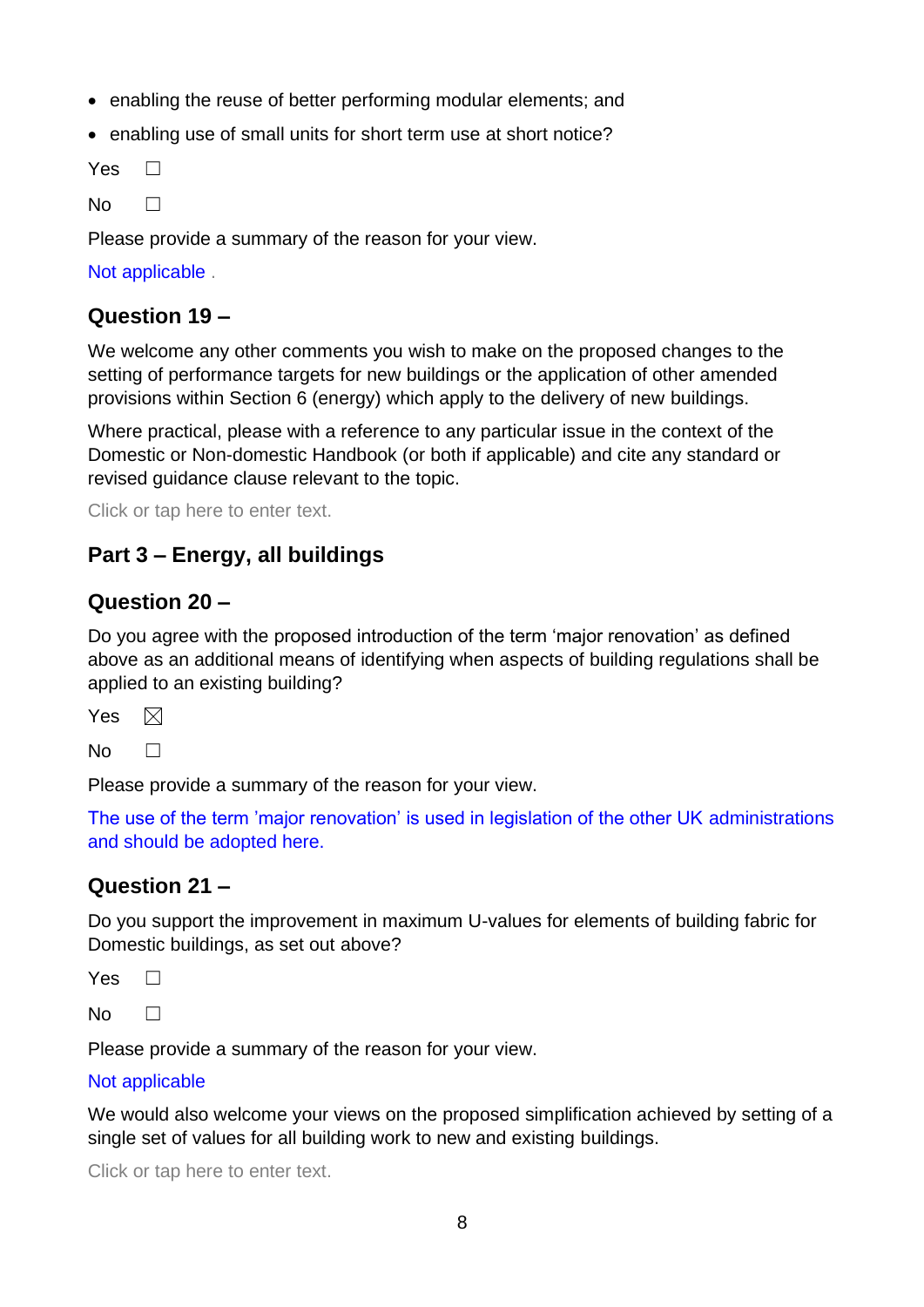# **Question 22 –**

Do you support the improvement in maximum U-values for elements of building fabric for Domestic buildings, as set out above?

Yes □

 $No$   $\Box$ 

Please provide a summary of the reason for your view.

#### Not applicable

We would also welcome your views on the proposed simplification achieved by setting of a single set of values for all building work to new and existing buildings.

Click or tap here to enter text.

# **Question 23 –**

Do you support the standardisation of values and approach for conversions, extensions and shell buildings, as set out above and in sections 3.2.2 and 3.2.3?

Yes <del>□</del>

 $No \qquad \Box$ 

Please provide a summary of the reason for your view.

Not applicable

## **Question 24 –**

If you have a view on the preferred format for presentation of information on compliance of building services, what would be your preference?

Retain current separate Compliance Guides □

Move Compliance Guides into Section 6 as an Annex  $\boxtimes$ 

Re-integrate into guidance to the relevant standard  $\Box$ 

Other (please specify in summary box below)  $\Box$ 

Please provide a summary of the reason for your view.

Compliance guidance should be included in the relevant Handbook.

## **Question 25 –**

Do you support the continued alignment of minimum provisions for fixed building services at a UK level within the Domestic Building Services Compliance Guide?

 $Yes \ \Box$ 

 $No \qquad \Box$ 

Please provide a summary of the reason for your view.

Not applicable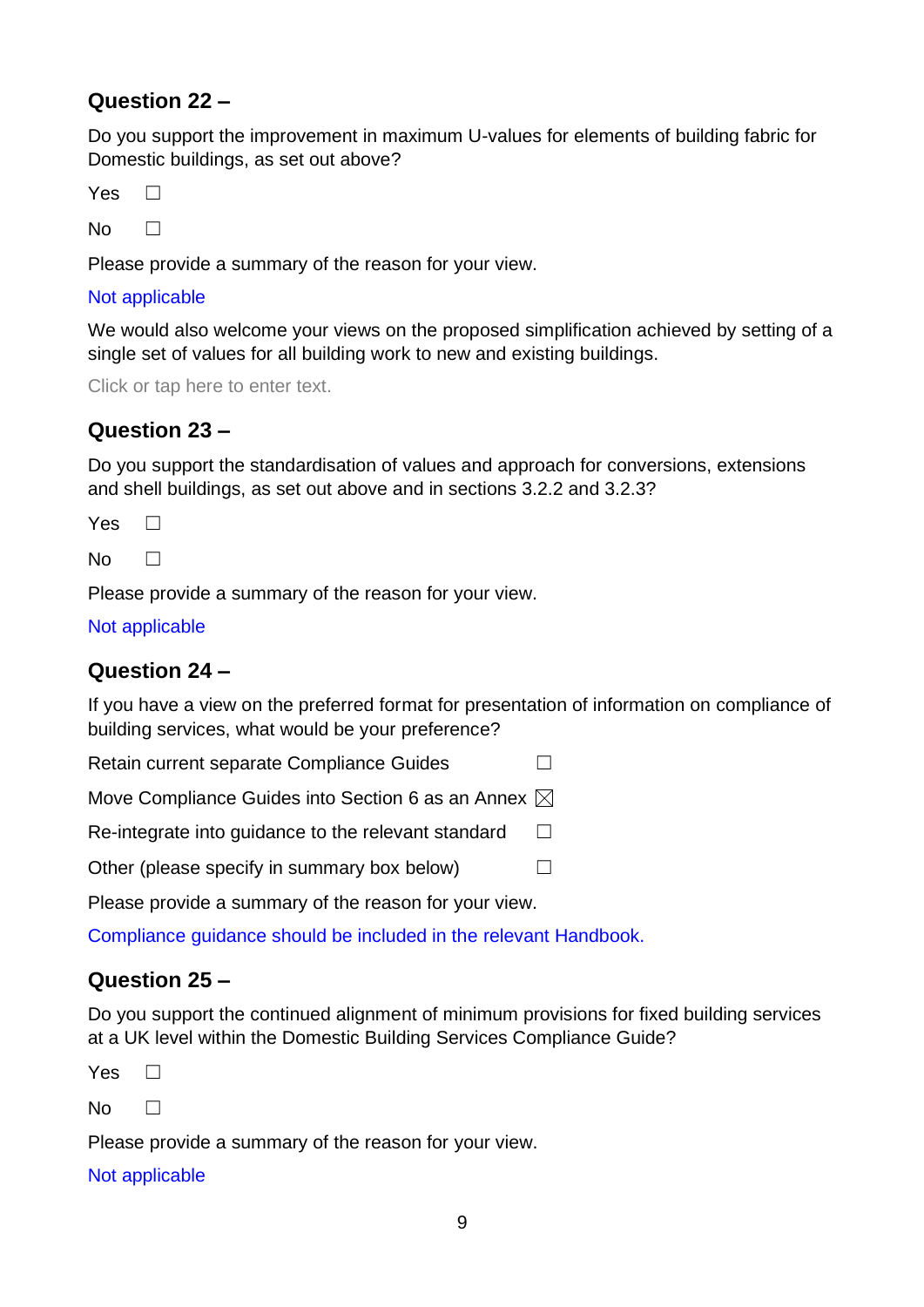Are there any issues you wish to raise in relation to the amended or retained specifications set out within the draft Guide?

Click or tap here to enter text.

## **Question 26 –**

Do you support the continued alignment of minimum provisions for fixed building services at a UK level within the Non-domestic Building Services Compliance Guide?

 $Yes \Box$ 

 $No \qquad \Box$ 

Please provide a summary of the reason for your view.

#### Not applicable

Are there any issues you wish to raise in relation to the amended specifications set out within the draft Guide?

Click or tap here to enter text.

## **Question 27 –**

Do you agree with the proposal that the option of installing a less efficient heat generator and compensating for this using heating efficiency credits in existing buildings should be withdrawn from the Non-domestic Building Services Compliance Guide?

 $Yes \Box$ 

 $No \square$ 

Please provide a summary of the reason for your view.

#### Not applicable

### **Question 28 –**

Do you agree with the proposal to limit distribution temperatures in wet central heating systems to support effective implementation of low and zero carbon heat solutions and optimise the efficiency of heat generation and use?

Yes □

 $N<sub>0</sub>$   $\Box$ 

Please provide a summary of the reason for your view.

#### Not applicable

### **Question 29 –**

Do you agree with the proposed extension to the provision of self-regulating devices to include when replacing a heat generator?

Yes <del>□</del>

 $No \square$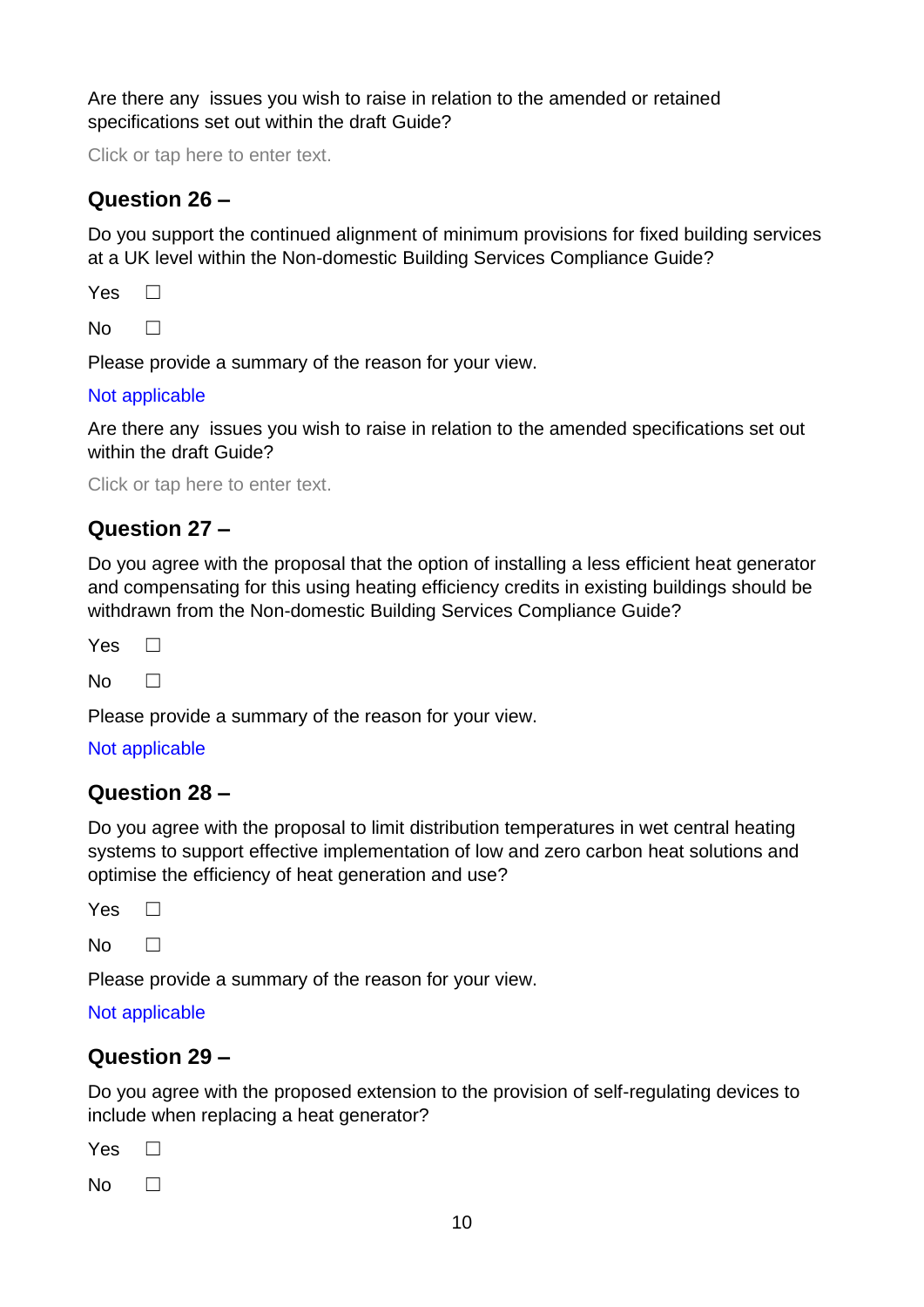Please provide a summary of the reason for your view.

#### Not applicable

Do you have any comment on issues of technical feasibility or determining when installation should be at a room/zone level?

Click or tap here to enter text.

### **Question 30 –**

Do you agree with the proposed introduction of a requirement for building automation control systems, of the type specified, in larger non-domestic buildings with systems with an effective rated output over 290kW

 $Yes \ \Box$ 

 $No \qquad \Box$ 

Please provide a summary of the reason for your view.

#### Not applicable

### **Question 31 –**

We welcome any other comments you wish to make on the above topics and broader changes to the setting of minimum standards for all buildings.

Where practical, please with a reference to any particular issue in the context of the Domestic or Non-domestic Handbook (or both if applicable) and cite any standard or revised guidance clause relevant to the topic.

Click or tap here to enter text.

## **Part 4 – Ventilation**

### **Question 32 –**

Do you support the proposed revisions to the presentation of guidance on ventilation and the incorporation of the 'domestic ventilation guide' into the Technical Handbooks?

 $\boxtimes$ Yes

 $N<sub>0</sub>$   $\Box$ 

Please provide a summary of the reason for your view.

Click or tap here to enter text.

## **Question 33 –**

Do you agree with the revision of guidance to clarify the function of purge ventilation and increase provision to align with that applied elsewhere in the UK?

Yes  $\boxtimes$ 

 $No \square$ 

Please provide a summary of the reason for your view.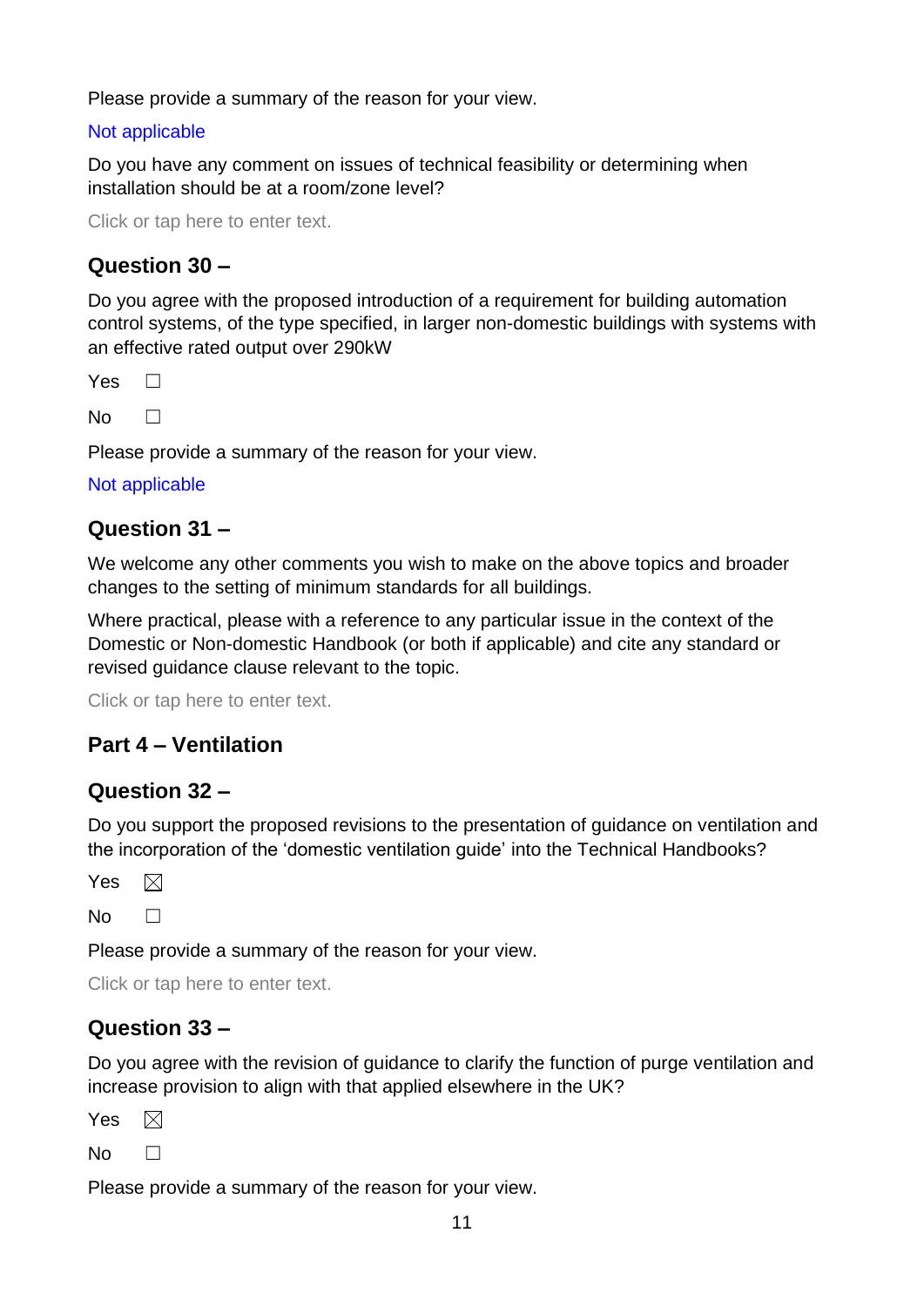Standard 3.14 (Ventilation) Guide, 3.14.3 – states that purge ventilation, *"can also assist in the cooling of a dwelling in the summer months"*. It then goes on to say that, *"This can be delivered through either openings (e.g. windows or doors) or by a mechanical extract system*  with a suitable high extract rate. The latter will be more common if there are environmental *issues such as noise or pollution which make it more desirable to provide occasional higher levels of ventilation via an extract system."* The IOA notes that as purge ventilation is required in situations where increased air flow rates are needed for short periods of time, such as to dilute rapidly pollutants and / or water vapour, there is no requirement to include specific mitigation given that occupants would experience any increased levels of noise for only short periods. Consideration of the suitability of external noise levels to allow the opening of windows for "normal" ventilation conditions through the principles of good acoustic design should be made at Planning Stage as set out in PAN 1/2011 Planning and Noise which, *"promotes the principles of good acoustic design and a sensitive approach to the location of new development"* and suggests that *"By guiding development to the right locations and where necessary, specifying design and layout issues, planning authorities can help to prevent and minimise the consequences of noise ".*

### **Question 34 –**

Do you support reference to a single option for continuous mechanical extract ventilation which can have centralised or decentralised fans, with the same design parameters being applied to the system in each case?

Yes □

 $No \square$ 

Please provide a summary of the reason for your view.

#### Not applicable

If you have any further views on the use of continuous mechanical extract to deliver effective ventilation in both low infiltration (3-5 m<sup>3</sup>) or higher infiltration (5 m<sup>3</sup>+) buildings, we would also welcome your comments.

Click or tap here to enter text.

#### **Question 35 –**

Do you support introduction of proposed guidance on default minimum size of background ventilator for continuous mechanical extract systems?

Yes <del>□</del>

 $No \square$ 

Please provide a summary of the reason for your view and on any specific concerns which may arise from the proposed level of background ventilation or its application in the design of systems.

Not applicable

**Question 36 –**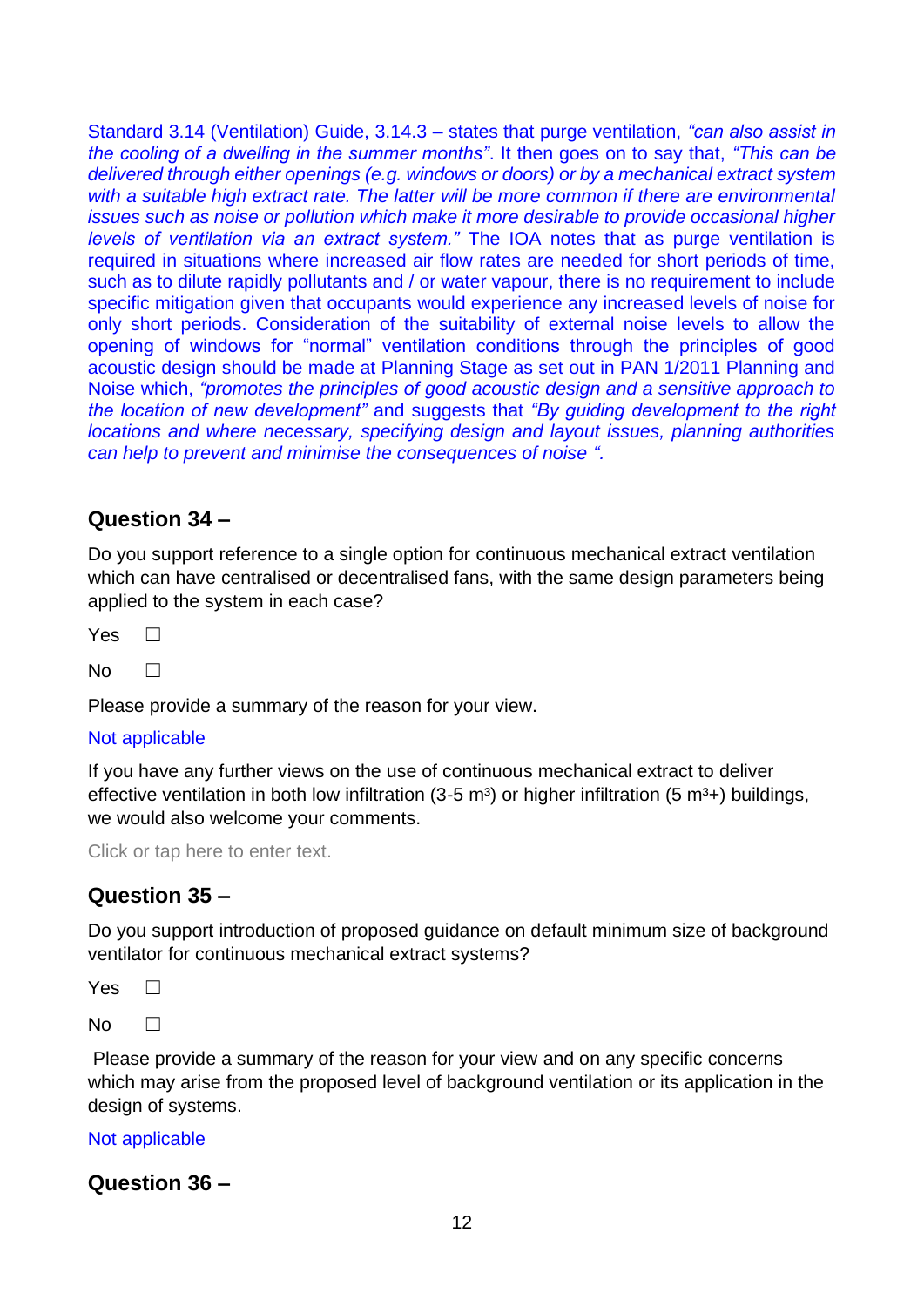Should continuous mechanical extract systems be considered a viable solution in very low infiltration dwellings and, if so, under what circumstances?

 $Yes \ \Box$ 

 $No \square$ 

Please provide a summary of the reason for your view.

#### Not applicable

We would also like to hear your views on whether heat recovery should be mandated for packaged supply/extract systems

Click or tap here to enter text.

# **Question 37 –**

Do you support the incorporating of this additional guidance into the Technical Handbooks?

 $\boxtimes$ Yes

 $No \square$ 

We would be grateful for comment on the content of the proposed Annex and whether there are elements absent from guidance or which would be better presented within guidance to standard 3.14 itself.

## **Question 38 –**

Are there other elements of the commissioning of ventilation systems that you consider are both practical to implement and useful in providing additional assurance of performance in practice?

Yes  $\boxtimes$ 

 $No \qquad \Box$ 

If yes, please provide a summary of the topics which should also be considered.

There is no mention of noise with regard to commissioning. There is value in undertaking sample testing of a proportion of properties to demonstrate compliance as per Section 5 sound insulation testing for party wall and floors.

## **Question 39 –**

We welcome your thoughts on these or broader topics which would merit consideration as part of the planned review. Please set out your thoughts below, including citation of relevant supporting evidence, where relevant.

The Institute of Acoustics understand that it is the intent to undertake a fuller review of ventilation provision for both domestic and non-domestic buildings from 2022 and that all aspects of ventilation and related noise issues will be consulted on at that time. However, there are some matters which should be raised at this stage.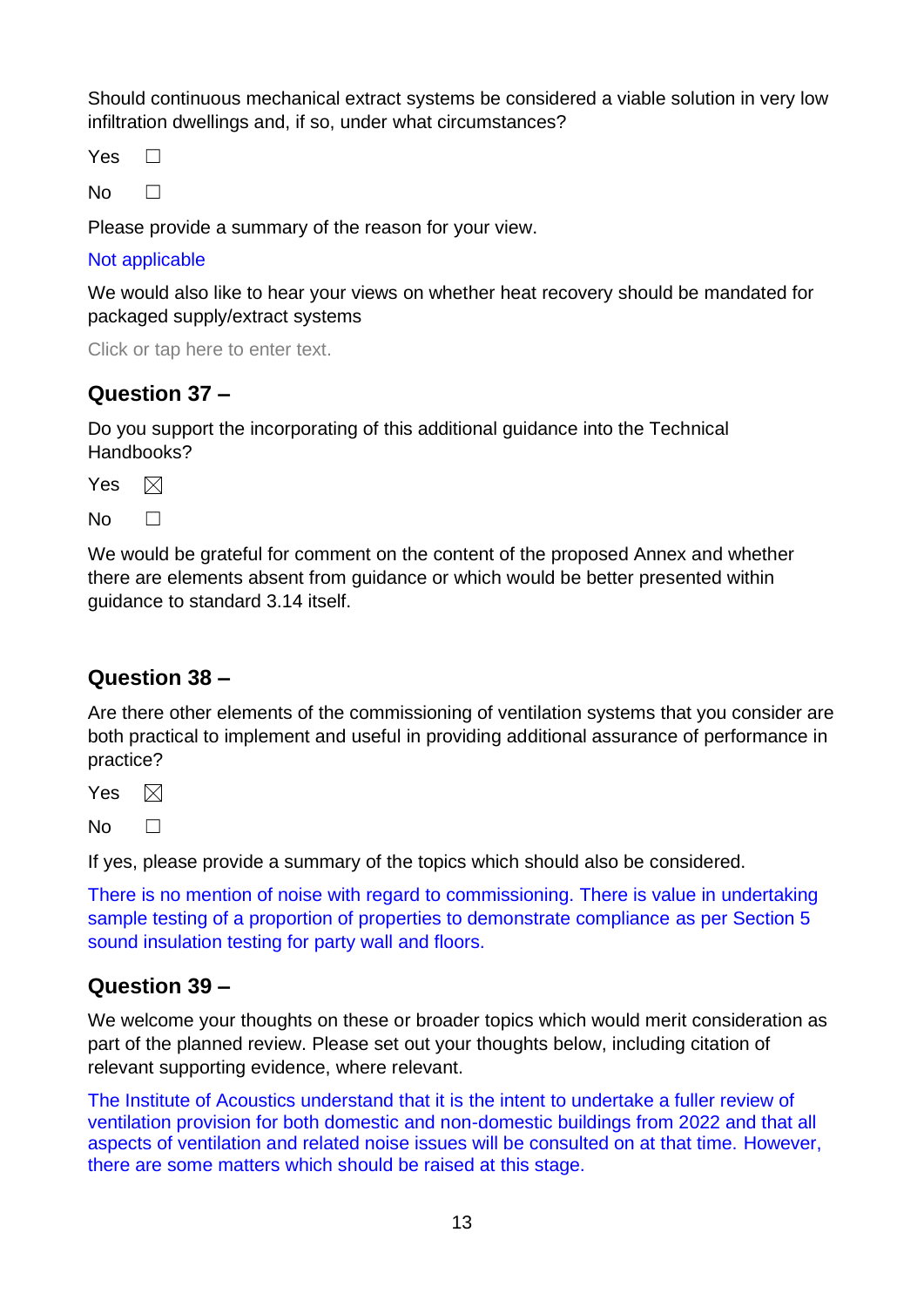Guidance on noise from extract fans is given in Section 5.18 of the Standard 3.14 (Ventilation) Guide. However, there is limited discussion in the consultation on the interrelation between ventilation, overheating and acoustics. In this regard we recommended that consideration be given to guidance contained in the joint Association of Noise Consultants (ANC) and Institute of Acoustics: Acoustics, Ventilation and Overheating Residential Design Guide (AVOG) published in January 2020. It was prepared by members of both organisations and involved several years' work. The development of this guide included extensive consultation amongst the profession and describes a process which enables the issues of acoustics and noise management, ventilation and overheating to be addressed in a holistic and coherent manner.

The document can be found here – https://www.ioa.org.uk/publications/acousticsventilation-and-overheating-residential-design-guide

Guidance on suitable internal noise levels when a mechanical system is used to control overheating is also provided in the guide. These are the same as those provided in Section 5.18 of the Standard 3.14 (Ventilation) Guide but are not limited to extract fans. A summary of the guidance is provided in Table 1 below for ease of reference. However, it is acknowledged that a relaxation of internal noise levels may still allow the impact on users to be appropriately managed, while avoiding overly stringent acoustic mitigation measures to mechanical systems.

| Possible system / design solution                                                  | Desirable upper internal ambient noise levels from<br>mechanical services, LAeq (dB) 1 |              |                               |
|------------------------------------------------------------------------------------|----------------------------------------------------------------------------------------|--------------|-------------------------------|
|                                                                                    | <b>Bedrooms</b>                                                                        | Living rooms | Bathrooms /<br>WCs / kitchens |
| Ventilative cooling (increased air flow)<br>Comfort cooling (fan coil units, etc.) | 30                                                                                     | 35           |                               |

Table 1 Desirable noise levels from mechanical systems in dwellings to control overheating

<sup>1</sup> Section 1.10.10 of CIBSE Guide A 2015 states that "Higher or lower values may be appropriate based on economics, space use, user needs etc.". It goes on to state that a range of +/- 5 dB may be acceptable depending on the particular situation.

Higher noise levels are likely to be acceptable in some operating scenarios, where rapid changes to the cooling or ventilation rates quickly improve the thermal comfort of the occupant. Equally, lower noise levels may be appropriate for some types of residential development.

In addition to the above, consideration could be given to the mention of industry reference documents for non-domestic buildings, such as BS 8233:2014, BS 6472-1:2008, Building Bulletin 93, British Council for Offices and CIBSE Guide A, to point readers in the right direction to find relevant information on airborne and structure-borne noise for various building types.

Standard 3.14 (Ventilation) Guide Sections 5.19, 6.19, 6.23, 6.29, 7.21, 7.27 refer to noise "nuisance". The IOA note that care must be taken when referring to noise *nuisance* from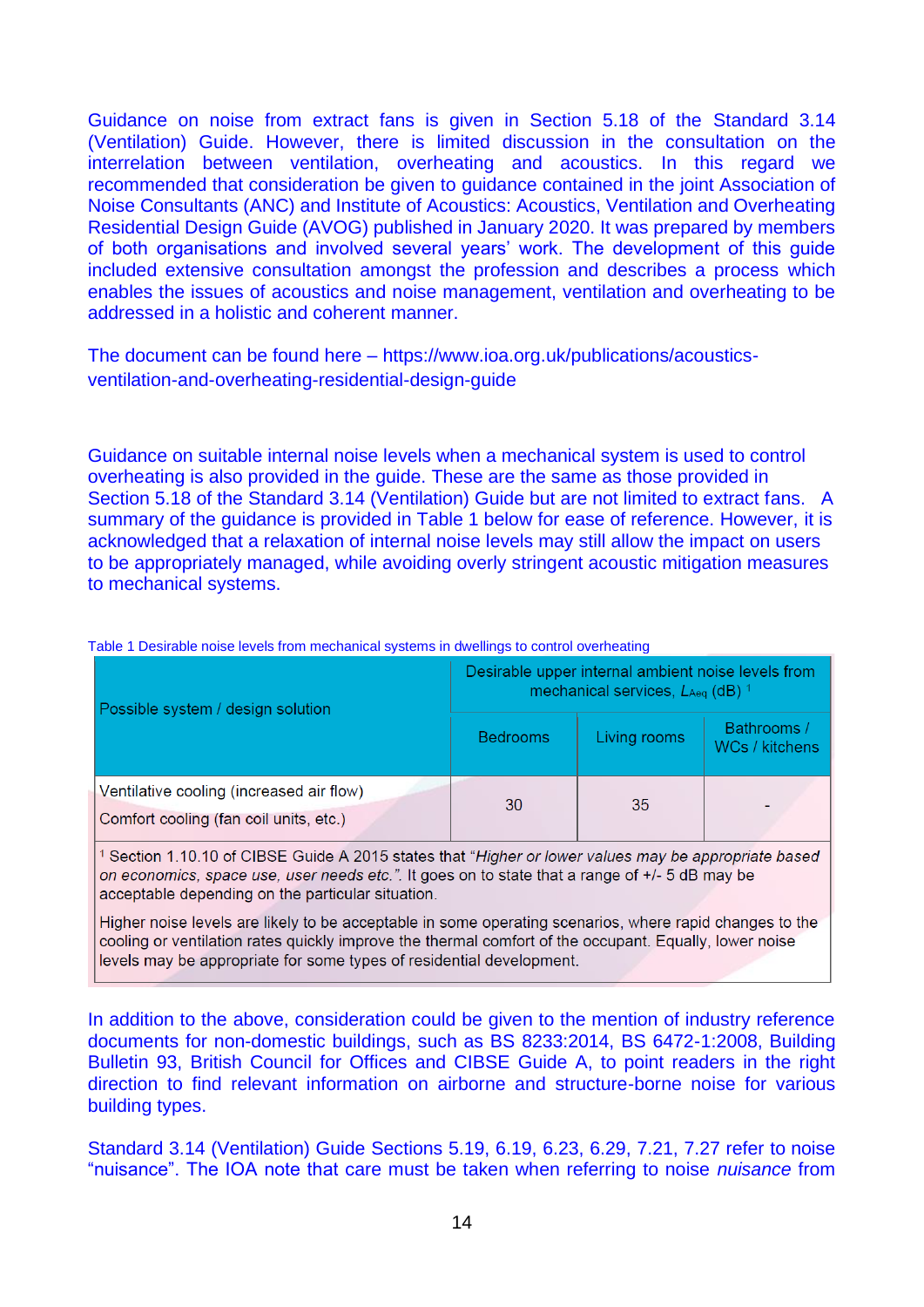ventilation systems, which has a set legal meaning. A more appropriate term would be to control noise *disturbance* from ventilation systems.

## **Question 40 –**

We welcome any other comments you wish to make on proposed changes to ventilation standards for domestic buildings.

Where practical, please with a reference to any particular issue in the context of the Domestic or Non-domestic Handbook (or both if applicable) and cite any standard or revised guidance clause relevant to the topic.

Standard 3.14 (Ventilation) Guide Section 3.14.2, suggests on page 5 under heading "Air flow within the dwelling" that *"Alternatively, equivalent ventilation provision can be made through the wall dividing each space".* Adopting this without an advice note on the provision of attenuation for noise is likely to lead to conflict with the requirements for sound insulation of internal walls in Section 5 Noise as set out in Table 5.5 and Section 7 Sustainability which states that for Aspect Silver level 7: Well-being and security, *"Noise reduction between rooms: Design performance level for a minimum airborne sound insulation should be 44 dB Rw. This refers to all internal partitions in all dwellings and intermediate floors within houses and maisonettes excluding storage cupboards and should be substantiated by manufacturer's laboratory test certificates."*

Standard 3.14 (Ventilation) Guide Section 5.18, 6.22, 7.20 should read LAeq,T rather than LAeq.T

There is always a risk of structure-borne noise from ventilation systems and the proposals should acknowledges the need for resilient fixings to help mitigate this impact. Consideration should also be given to the possibility of vibration transfer from such systems.

# **Part 5 – Overheating risk in new dwellings and other new residential buildings**

## **Question 41 –**

Do you agree with the proposed introduction of a requirement to assess and mitigate summertime overheating risk in new homes and new non-domestic buildings offering similar accommodation?

Yes  $\boxtimes$ 

 $No$   $\Box$ 

Please provide a summary of the reason for your view.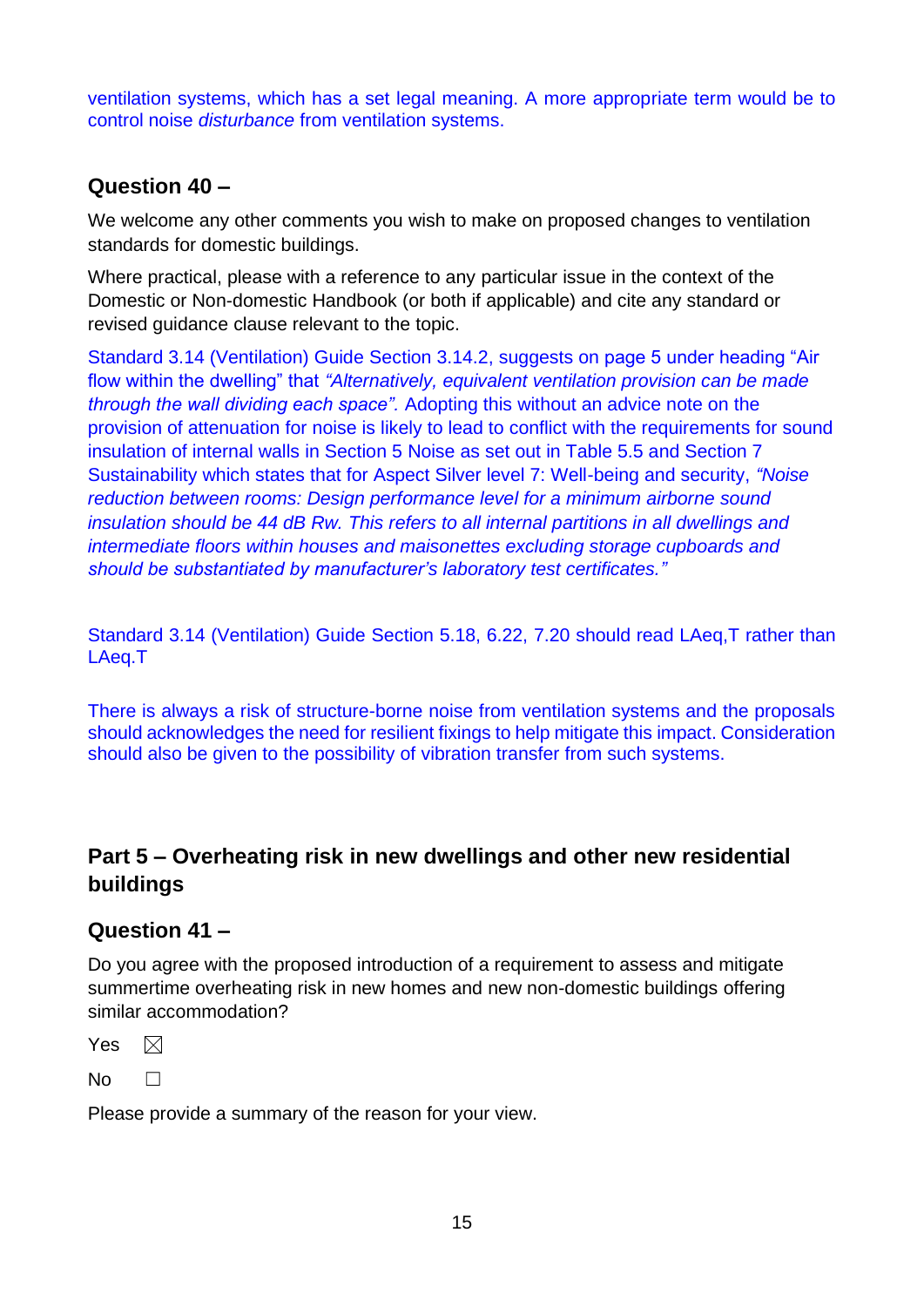If you consider that proposals should be extended to non-domestic buildings which provide other forms of residential accommodation (which are not 'self-contained residential units'), we welcome your views on such provisions, including if the same or an alternate approach to assessment is recommended?

The IOA can see merit in addressing the risk of overheating, provided that the following is considered:

- Noise levels are amended to reflect the quidance in the relevant quidance; ideally, for consistency the ANC/IOA AVOG;
- Flexibility is built into the requirements to ensure that undue constraints are not placed on the construction of new dwellings;
- Consideration is given to commissioning testing of noise from mechanical systems;
- The management of noise, ventilation and overheating still has a firm place at the planning stage making use of the relevant documents to avoid key decisions at the planning stage compromising the subsequent ability to achieve the optimum outcome.

### **Question 42 –**

Do you agree with the proposal that an initial assessment of dwelling characteristics should be undertaken to help inform design choices and the delivery of new homes which provide better thermal comfort in the summer months?

Yes  $\boxtimes$ 

 $No \square$ 

Please provide a summary of the reason for your view.

The guidance recommends a simple and detailed approach.

The simple method looks at the orientation of the building, whether it is single or dual aspect, the proportion of the facade which comprises glazing and the means of opening the windows. If criteria for each of these aspects are met, the development passes the test and no further work required. If not met a detailed assessment should be carried out to identify if mitigation is required.

The detailed method is based on overheating modelling. If a risk is identified, mitigation measures should be designed into the development. Only at this stage does it suggest that the mitigation method reviews any constraints identified at the planning stage, i.e. if windows are required to be closed due to high external noise levels.

As these planning constraints precede this stage and clearly impact the risk of overheating, information on the other factors such as noise should be included at the very start of the process, i.e. should inform the simple assessment as well as the detailed assessment along with the design mitigation measures.

We would also seek the views of respondents on other sources of good practice guidance which have been implemented by developers and the outcome (no reports of significant summertime overheating) evidenced through feedback from residents.

Click or tap here to enter text.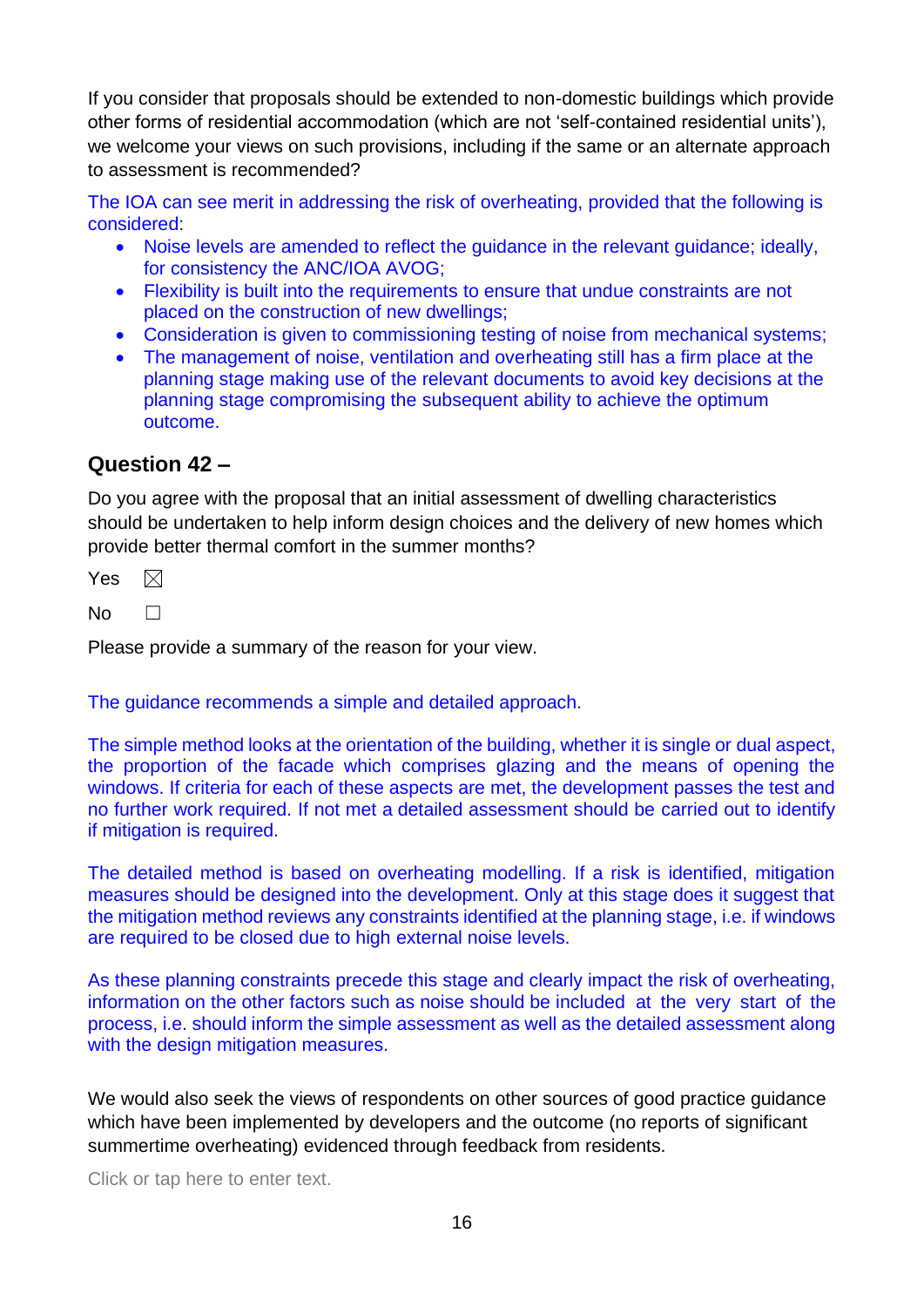# **Question 43 –**

Are there circumstances where you consider specific characteristics of a dwelling should trigger a need for TM59 assessment rather than application of a simple elemental approach?

Yes <del>□</del>

 $N<sub>0</sub>$   $\Box$ 

Please provide a summary of the reason for your view.

#### Not applicable

### **Question 44 –**

Recognising the level of risk identified in the published research paper, do you agree with the above proposals as a suitable means of mitigating summertime overheating in new homes through prescriptive actions?

 $Yes \Box$ 

 $No \qquad \Box$ 

Please provide a summary of the reason for your view.

#### Not applicable

### **Question 45 –**

Do you consider that such an approach will provide adequate assurance that ventilation measures provided to mitigate summer overheating can be used safely and conveniently in practice?

Yes <del>□</del>

 $No \qquad \Box$ 

Please provide a summary of the reason for your view.

Not applicable

### **Question 46 –**

We welcome any other comments you wish to make on these proposal to introduce provisions to mitigate the risk of summer overheating new homes and new residential buildings.

As noted above, the acoustics profession, through the work of the ANC and IOA has developed its own guide on this issue. However, that guide is designed to be used at the planning stage of a development.

The management of potential overheating should feature early on during the planning stage of a building. This is because key design decisions that can affect overheating, such as building location, its orientation and massing, are made very early during the process. Consequently, the ANC/IOA guide was designed to be used during the early planning stage. Furthermore, addressing these issues at an early stage would align with the considerations for good acoustic design, required by Government policy, as referenced in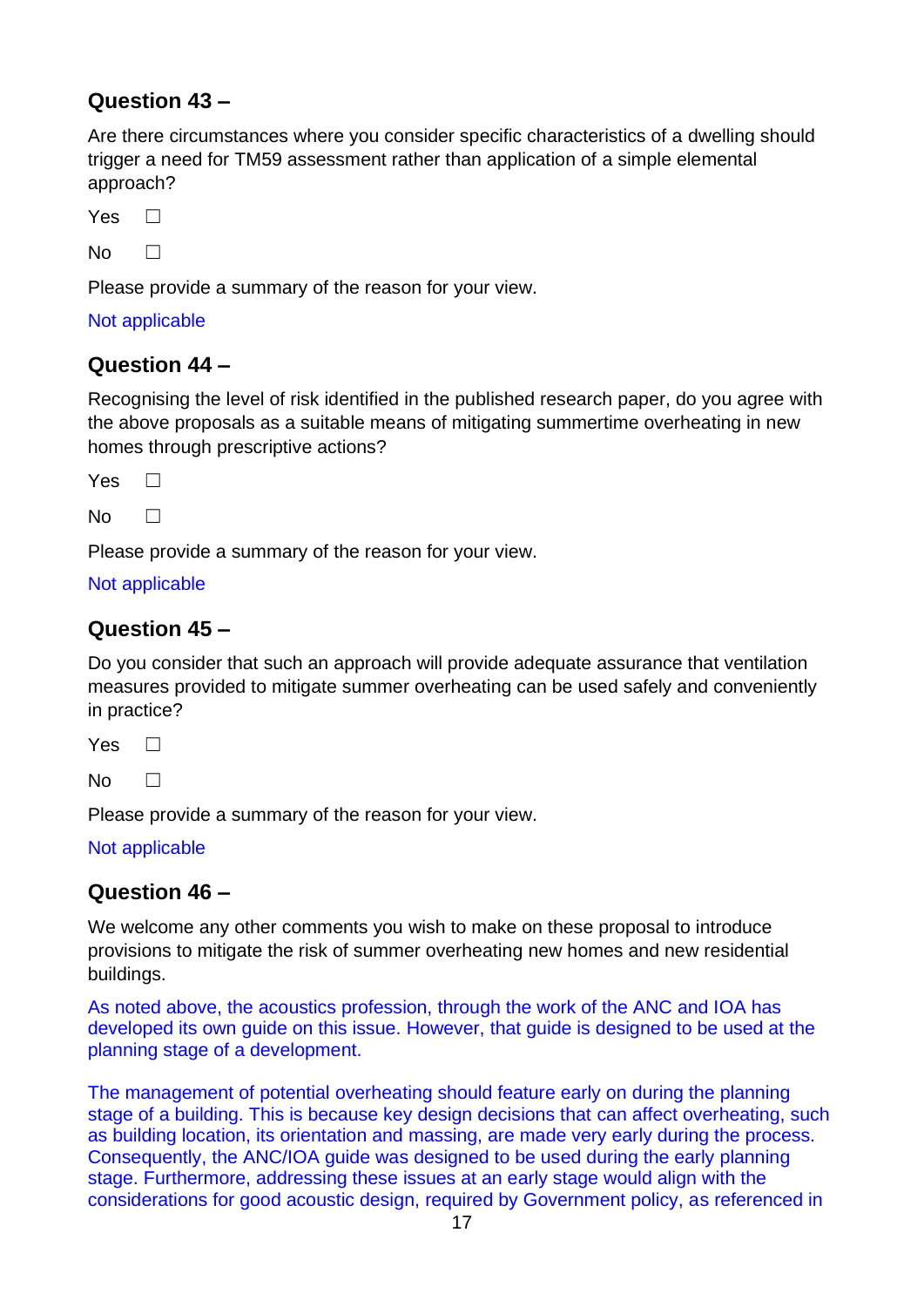PAN 1/2011. To support further the consideration of overheating at the planning stage, it may be worth considering including a reference to the AVOG within the TAN to PAN 1/2011.

# **Part 6 – Improving and Demonstrating Compliance**

### **Question 47 –**

Do you have any experience of successful design or construction quality assurance regimes which you consider may be useful to consider in the context of this 'Compliance Plan manual' work for section 6 (energy)?

 $Yes \ \Box$ 

 $N_0$   $\Box$ 

If yes, please share any relevant information.

Not applicable

### **Question 48 –**

Do you have any comments on the above themes and any other actions you consider would be useful in supporting improved compliance with requirements for energy and emission performance.

 $Yes \ \Box$ 

No  $\boxtimes$ 

If yes, please provide a summary of your views.

Click or tap here to enter text.

### **Question 49 –**

Are there particular aspect so building design and construction which you consider should be prioritised as part of the development of a detailed compliance manual for section 6 (energy)?

Yes □

 $N<sub>0</sub>$   $\Box$ 

No view  $\boxtimes$ 

If yes, please provide further details, including any evidence you are aware of that supports such emphasis.

Click or tap here to enter text.

## **Question 50 –**

We welcome any other comments you wish to make on these topic of improving compliance of building work with the provisions within section 6 (energy) to better align designed and as-built performance.